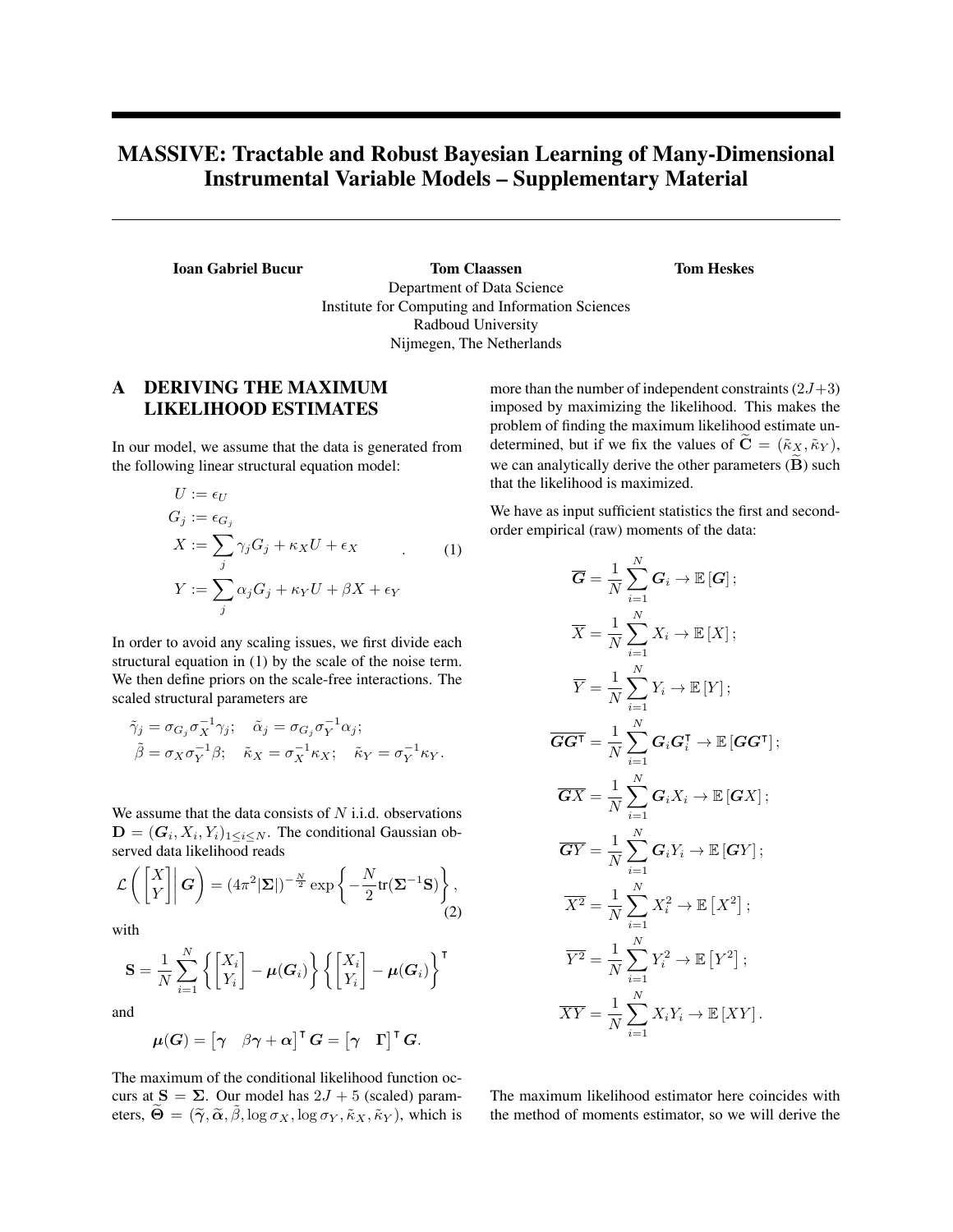ML estimates using moment matching, which is straightforward. The conditional moments relate to the parameters as follows:

$$
\mathbb{E}[X|\mathbf{G}] = \boldsymbol{\gamma}^{\mathsf{T}} \mathbf{G}
$$
  
\n
$$
\mathbb{E}[Y|\mathbf{G}] = \boldsymbol{\Gamma}^{\mathsf{T}} \mathbf{G}
$$
  
\n
$$
\text{Var}[X|\mathbf{G}] = \sigma_X^2 + \kappa_X^2
$$
  
\n
$$
\text{Cov}[X, Y|\mathbf{G}] = \beta(\sigma_X^2 + \kappa_X^2) + \kappa_X \kappa_Y
$$
  
\n
$$
\text{Var}[Y|\mathbf{G}] = \sigma_Y^2 + \beta^2 \sigma_X^2 + (\kappa_Y + \beta \kappa_X)^2.
$$

We now relate the previous statements to the unconditional moments:

$$
\mathbb{E}[GX] = \mathbb{E}[G\mathbb{E}[X|G]] = \mathbb{E}[GG^{\mathsf{T}}]\gamma
$$
  
\n
$$
\mathbb{E}[GY] = \mathbb{E}[G\mathbb{E}[Y|G]] = \mathbb{E}[GG^{\mathsf{T}}]\Gamma
$$
  
\n
$$
\mathbb{E}[X^2] = \gamma^{\mathsf{T}}\mathbb{E}[GG^{\mathsf{T}}]\gamma + \sigma_X^2 + \kappa_X^2
$$
  
\n
$$
\mathbb{E}[XY] = \gamma^{\mathsf{T}}\mathbb{E}[GG^{\mathsf{T}}]\Gamma + \beta(\sigma_X^2 + \kappa_X^2) + \kappa_X \kappa_Y
$$
  
\n
$$
\mathbb{E}[Y^2] = \Gamma^{\mathsf{T}}\mathbb{E}[GG^{\mathsf{T}}]\Gamma + \sigma_Y^2 + \beta^2 \sigma_X^2 + (\kappa_Y + \beta \kappa_X)^2.
$$

We therefore obtain the constraints

$$
\gamma = (\overline{GG^{\mathsf{T}}})^{-1}\overline{GX}
$$

$$
\beta\gamma + \alpha = (\overline{GG^{\mathsf{T}}})^{-1}\overline{GY}
$$

$$
\sigma_X^2 + \kappa_X^2 = \widehat{\text{Var}}[X|G]
$$

$$
= \overline{X^2} - \overline{X}\overline{G^{\mathsf{T}}}(\overline{GG^{\mathsf{T}}})^{-1}\overline{GX}
$$

$$
\beta(\sigma_X^2 + \kappa_X^2) + \kappa_X \kappa_Y = \widehat{\text{Cov}}[X, Y|G]
$$

$$
= \overline{XY} - \overline{X}\overline{G^{\mathsf{T}}}(\overline{GG^{\mathsf{T}}})^{-1}\overline{GY}
$$

$$
\sigma_Y^2 + \beta^2 \sigma_X^2 + (\kappa_Y + \beta \kappa_X)^2 = \widehat{\text{Var}}[Y|G]
$$

$$
= \overline{Y^2} - \overline{Y}\overline{G^{\mathsf{T}}}(\overline{GG^{\mathsf{T}}})^{-1}\overline{GY}.
$$

The next step is to express the above constraints in terms of the scaled parameters:

$$
\operatorname{Var}\left[G\right]\widetilde{\gamma}\sigma_{X}^{-1} = (\overline{GG^{\mathsf{T}}})^{-1}\overline{GX}
$$
\n
$$
\operatorname{Var}\left[G\right](\widetilde{\beta}\widetilde{\gamma} + \widetilde{\alpha})\sigma_{Y}^{-1} = (\overline{GG^{\mathsf{T}}})^{-1}\overline{GY}
$$
\n
$$
\sigma_{X}^{2}(1 + \widetilde{\kappa}_{X}^{2}) = \widehat{\operatorname{Var}}\left[X|G\right]
$$
\n
$$
= \overline{X^{2}} - \overline{X}\overline{G^{\mathsf{T}}}(\overline{GG^{\mathsf{T}}})^{-1}\overline{GX}
$$
\n
$$
\sigma_{X}\sigma_{Y}\left[\widetilde{\beta}(1 + \widetilde{\kappa}_{X}^{2}) + \widetilde{\kappa}_{X}\widetilde{\kappa}_{Y}\right] = \widehat{\operatorname{Cov}}\left[X, Y|G\right]
$$
\n
$$
= \overline{XY} - \overline{X}\overline{G^{\mathsf{T}}}(\overline{GG^{\mathsf{T}}})^{-1}\overline{GY}
$$
\n
$$
\sigma_{Y}^{2}\left[1 + \widetilde{\beta}^{2} + (\widetilde{\kappa}_{Y} + \widetilde{\beta}\widetilde{\kappa}_{X})^{2}\right] = \widehat{\operatorname{Var}}\left[Y|G\right]
$$
\n
$$
= \overline{Y^{2}} - \overline{Y}\overline{G^{\mathsf{T}}}(\overline{GG^{\mathsf{T}}})^{-1}\overline{GY}.
$$

From the above constraints, given fixed values for  $\tilde{\kappa}_X$ and  $\tilde{\kappa}_Y$ , we obtain the following (scaled) parameter values that maximize the likelihood in (2):

$$
(\sigma_X^{\text{ML}})^2 = \frac{\widehat{\text{Var}}[X|\mathbf{G}]}{1 + \tilde{\kappa}_X^2}
$$
  
\n
$$
(\sigma_Y^{\text{ML}})^2 = \left(\widehat{\text{Var}}[Y|\mathbf{G}] - \frac{(\widehat{\text{Cov}}[X, Y|\mathbf{G}])^2}{\widehat{\text{Var}}[X|\mathbf{G}]}\right) \frac{1 + \tilde{\kappa}_X^2}{1 + \tilde{\kappa}_X^2 + \tilde{\kappa}_Y^2}
$$
  
\n
$$
\tilde{\beta}^{\text{ML}} = \frac{\widehat{\text{Cov}}[X, Y|\mathbf{G}](\sigma_X^{\text{ML}} \sigma_Y^{\text{ML}})^{-1} - \tilde{\kappa}_X \tilde{\kappa}_Y}{1 + \tilde{\kappa}_X^2}
$$
  
\n
$$
\tilde{\gamma}^{\text{ML}} = \sqrt{\widehat{\text{Var}}[\mathbf{G}](\widehat{\mathbb{E}}[\mathbf{G}\mathbf{G}^\mathsf{T}])^{-1} \widehat{\mathbb{E}}[\mathbf{G}X](\sigma_X^{\text{ML}})^{-1}}
$$
  
\n
$$
\tilde{\alpha}^{\text{ML}} = \sqrt{\widehat{\text{Var}}[\mathbf{G}](\widehat{\mathbb{E}}[\mathbf{G}\mathbf{G}^\mathsf{T}])^{-1} \widehat{\mathbb{E}}[\mathbf{G}Y](\sigma_Y^{\text{ML}})^{-1} - \tilde{\beta}^{\text{ML}} \tilde{\gamma}^{\text{ML}}}
$$
  
\n(3)

#### B USING SUMMARY STATISTICS AS INPUT

To run MASSIVE, we must provide the first and secondorder moments of the observed data  $\mathbf{Z} = (\mathbf{G}, X, Y)$  as input to plug into the data likelihood from Equation (2). If we have access to the whole data set, then the moments can immediately be derived. Much more often, however, individual-level data is unavailable and instead we have to rely on published GWAS results, which typically come in the form of regression coefficients together with their standard errors. In this section we show how the first and second-order moments can be derived from this summary data, thereby making MASSIVE applicable on a much broader set of data sources.

To obtain all the necessary input sufficient statistics, we require the following summary data:

- $\hat{p}_j$ : the effect allele frequency (EAF) of  $G_j$
- $m$ : the number of allele copies (almost always equal to two, since humans are diploid organisms)
- $\hat{\gamma}_j, \hat{\sigma}_{\hat{\gamma}_j}, N_{\hat{\gamma}_j}$ : for the gene-exposure associations, we require the coefficient obtained by regressing X on  $G_i$ , its standard error and the sample size
- $\hat{\Gamma}_j$ ,  $\hat{\sigma}_{\hat{\Gamma}_j}$ ,  $N_{\hat{\Gamma}_j}$ : for the gene-outcome associations, we require the coefficient obtained by regressing Y on  $G_i$ , its standard error and the sample size
- $\hat{\beta}$ : the coefficient obtained by regressing X on Y (observational exposure-outcome association)

Summary data on gene-exposure and gene-outcome associations from GWAS is widely available, so we can typically get estimates for  $\hat{\gamma}_j$ ,  $\hat{\Gamma}_j$  together with the associated standard errors and sample sizes. The effect allele frequency  $\hat{p}_i$  is usually also reported. In addition, we require a measure of the association between the exposure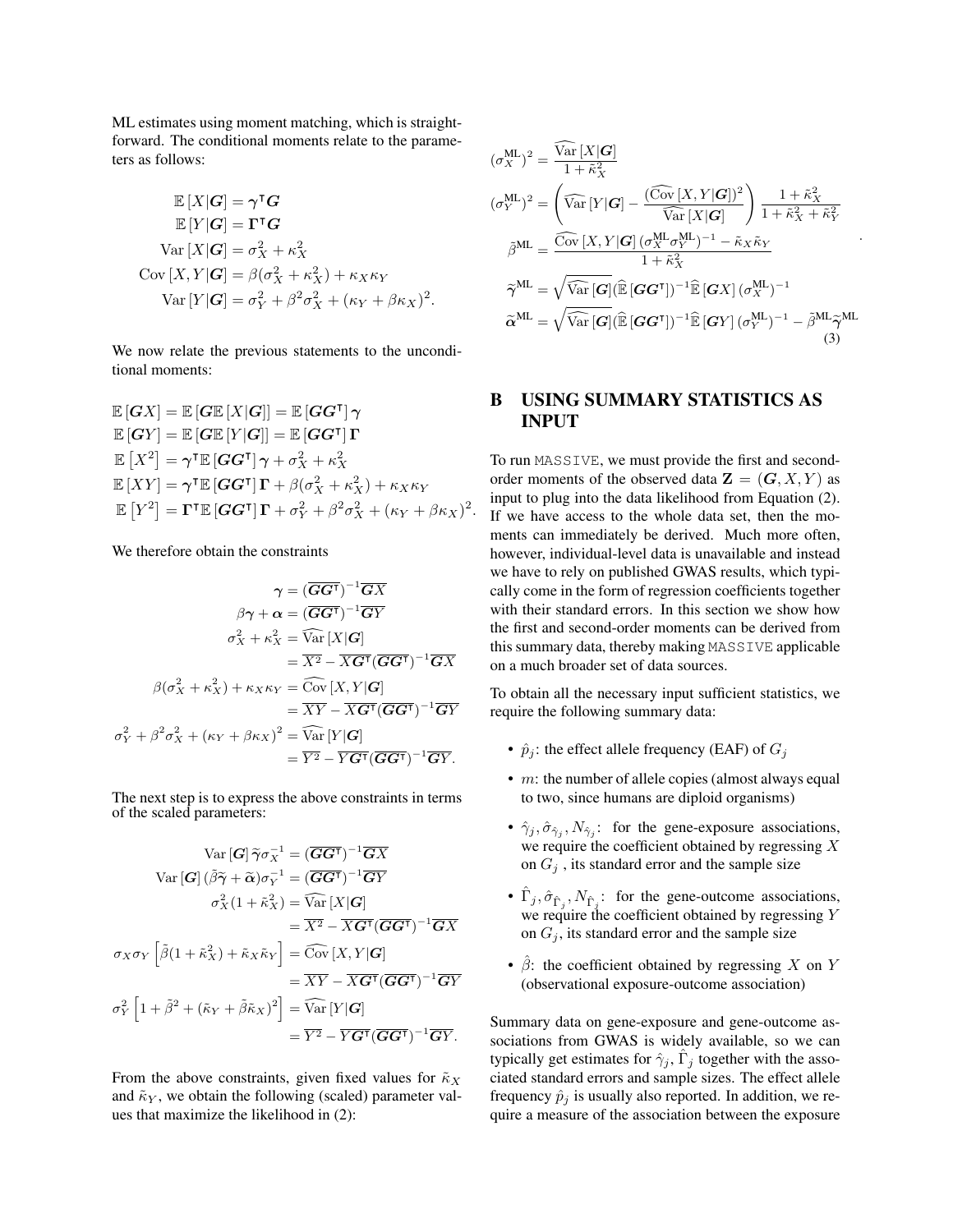and the outcome  $(\hat{\beta})$  to derive an estimate of Cov [X, Y]. This estimate can be obtained from observational studies for determining potential risk factors for the outcome.

To estimate the second-order moments, we employ the following well-known approximations from simple linear regression:

$$
\hat{\gamma}_j \approx \frac{\text{Cov}[G_j, X]}{\text{Var}[G_j]}
$$
\n
$$
\hat{\Gamma}_j \approx \frac{\text{Cov}[G_j, Y]}{\text{Var}[G_j]}
$$
\n
$$
\hat{\beta} \approx \frac{\text{Cov}[X, Y]}{\text{Var}[X]}
$$
\n
$$
\hat{\sigma}_{\hat{\gamma}_j}^2 \approx \frac{1}{N_{\gamma}} \left( \frac{\text{Var}[X]}{\text{Var}[G_j]} - \hat{\gamma}^2 \right)
$$
\n
$$
\hat{\sigma}_{\hat{\Gamma}_j}^2 \approx \frac{1}{N_{\Gamma}} \left( \frac{\text{Var}[Y]}{\text{Var}[G_j]} - \hat{\Gamma}^2 \right)
$$

Note that these approximations also apply in a multivariate setting when the regressors are independent. Moreover, to compute the expected values and variances for the genetic variants, we assume a binomial distribution, so we plug in the EAF as the estimated success probability and then use the appropriate formulas. We use all these approximations to finally derive the following estimates for the moments from summary statistics:

$$
\mathbb{E}\left[G_j\right] \approx m \cdot \hat{p}_j \ (= \widehat{\mathbb{E}\left[G_j\right]})
$$
\n
$$
\mathbb{E}\left[X\right] \approx \sum_j \widehat{\mathbb{E}\left[G_j\right]} \cdot \hat{\gamma}_j
$$
\n
$$
\mathbb{E}\left[Y\right] \approx \sum_j \widehat{\mathbb{E}\left[G_j\right]} \cdot \hat{\gamma}_j
$$
\n
$$
\text{Var}\left[G_j\right] \approx m \cdot \hat{p}_j \cdot (1 - \hat{p}_j) \ (= \widehat{\text{Var}\left[G_j\right]})
$$
\n
$$
\text{Cov}\left[G_j, X\right] \approx \widehat{\text{Var}\left[G_j\right]} \cdot \hat{\gamma}_j
$$
\n
$$
\text{Cov}\left[G_j, Y\right] \approx \widehat{\text{Var}\left[G_j\right]} \cdot \hat{\Gamma}_j
$$
\n
$$
\text{Var}\left[X\right] \approx \widehat{\text{Var}\left[G_j\right]} \cdot (\hat{\gamma}_j^2 + N_{\hat{\gamma}_j} \cdot \hat{\sigma}_{\hat{\gamma}_j}^2) \ (= \widehat{\text{Var}\left[X\right]})
$$
\n
$$
\text{Var}\left[Y\right] \approx \widehat{\text{Var}\left[G_j\right]} \cdot (\hat{\Gamma}_j^2 + N_{\hat{\Gamma}_j} \cdot \hat{\sigma}_{\hat{\Gamma}_j}^2)
$$
\n
$$
\text{Cov}\left[X, Y\right] \approx \widehat{\text{Var}\left[X\right]} \cdot \hat{\beta}
$$
\n
$$
(4)
$$

When we have information on multiple genetic variants, we obtain multiple estimates of  $Var[X]$  and  $Var[Y]$ in (4), in which case we take the median over the estimates. Our approach also requires specifying a sample size. Since the summary statistics are likely to be computed from different samples, we conservatively choose the minimum of their sizes as input to MASSIVE in order not to overestimate the precision of the data. If the sample size for the exposure-outcome association measure is also available, we take it into consideration when calculating the minimum of the sample sizes.

## C SMART INITIALIZATION PROCEDURE FOR THE POSTERIOR OPTIMIZATION

We propose to start the search for posterior local optima from the bivariate maximum likelihood manifold. Since we are looking for sparse parameter solutions, we also start from points on the manifold that exhibit some degree of sparsity.

The first starting point corresponds to the *no confounding* sparse solution, where we fix  $\tilde{\kappa}_X = \tilde{\kappa}_Y = 0$ . The other parameters can be derived using (3):

$$
(\sigma_X^{\text{ML}})^2 = \widehat{\text{Var}}[X|\mathbf{G}]
$$
  
\n
$$
(\sigma_Y^{\text{ML}})^2 = \widehat{\text{Var}}[Y|\mathbf{G}] - \frac{(\widehat{\text{Cov}}[X, Y|\mathbf{G}])^2}{\widehat{\text{Var}}[X|\mathbf{G}]}
$$
  
\n
$$
\tilde{\beta}^{\text{ML}} = \widehat{\text{Cov}}[X, Y|\mathbf{G}] (\sigma_X^{\text{ML}} \sigma_Y^{\text{ML}})^{-1}
$$
  
\n
$$
\tilde{\gamma}^{\text{ML}} = \widehat{\text{Var}}[\mathbf{G}] (\widehat{\mathbb{E}}[\mathbf{G}\mathbf{G}^{\text{T}}])^{-1} \widehat{\mathbb{E}}[\mathbf{G}X] (\sigma_X^{\text{ML}})^{-1}
$$
  
\n
$$
\tilde{\alpha}^{\text{ML}} = \widehat{\text{Var}}[\mathbf{G}] (\widehat{\mathbb{E}}[\mathbf{G}\mathbf{G}^{\text{T}}])^{-1} \widehat{\mathbb{E}}[\mathbf{G}Y] (\sigma_Y^{\text{ML}})^{-1} - \tilde{\beta}^{\text{ML}} \tilde{\gamma}^{\text{ML}}.
$$

The second starting point corresponds to the *no causal effect* solution, where we fix  $\tilde{\beta} = 0$ . By solving the equation system in (3) with  $\tilde{\beta} = 0$ , we obtain the following constraint:

$$
\tilde{\kappa}_X \tilde{\kappa}_Y = \frac{\widehat{\mathrm{Cov}}[X, Y|\mathbf{G}]}{1 - \widehat{\mathrm{Cov}}[X, Y|\mathbf{G}]}.
$$

We have one degree of freedom left for choosing  $\tilde{\kappa}_X$  and  $\tilde{\kappa}_Y$ . We propose to additionally set  $|\tilde{\kappa}_X| = |\tilde{\kappa}_Y|$  and assume  $\tilde{\kappa}_X > 0$ . Finally, we obtain:

$$
\tilde{\kappa}_{X}^{\text{ML}} = \sqrt{\left| \frac{\widehat{\text{Cov}}[X, Y | \mathbf{G}]}{1 - \widehat{\text{Cov}}[X, Y | \mathbf{G}]} \right|} \n\tilde{\kappa}_{Y}^{\text{ML}} = \sqrt{\left| \frac{\widehat{\text{Cov}}[X, Y | \mathbf{G}]}{1 - \widehat{\text{Cov}}[X, Y | \mathbf{G}]} \right|} \cdot \text{sign}\left\{ \frac{\widehat{\text{Cov}}[X, Y | \mathbf{G}]}{1 - \widehat{\text{Cov}}[X, Y | \mathbf{G}]} \right\}.
$$

The rest of the parameters can be derived given  $(\tilde{\kappa}_X, \tilde{\kappa}_Y)$ from (3).

The third starting point corresponds to minimizing the pleiotropic effects sum of squares. If we consider the constraint (at the maximum likelihood estimate):

$$
\boldsymbol{\alpha} = (\overline{\mathbf{G}\mathbf{G}^{\mathsf{T}}})^{-1}\overline{\mathbf{G}Y} - \beta(\overline{\mathbf{G}\mathbf{G}^{\mathsf{T}}})^{-1}\overline{\mathbf{G}X} = r^{Y|\mathbf{G}} - \beta r^{X|\mathbf{G}},
$$

where  $r^{X|G}$  and  $r^{Y|G}$  are the coefficients obtained by regressing  $G$  on  $X$  and  $Y$ , respectively,

$$
\beta^* = \arg \min \sum_{j=1}^J \alpha_j^2 = \arg \min \left( r_j^{Y|\mathbf{G}} - \beta r_j^{X|\mathbf{G}} \right)^2.
$$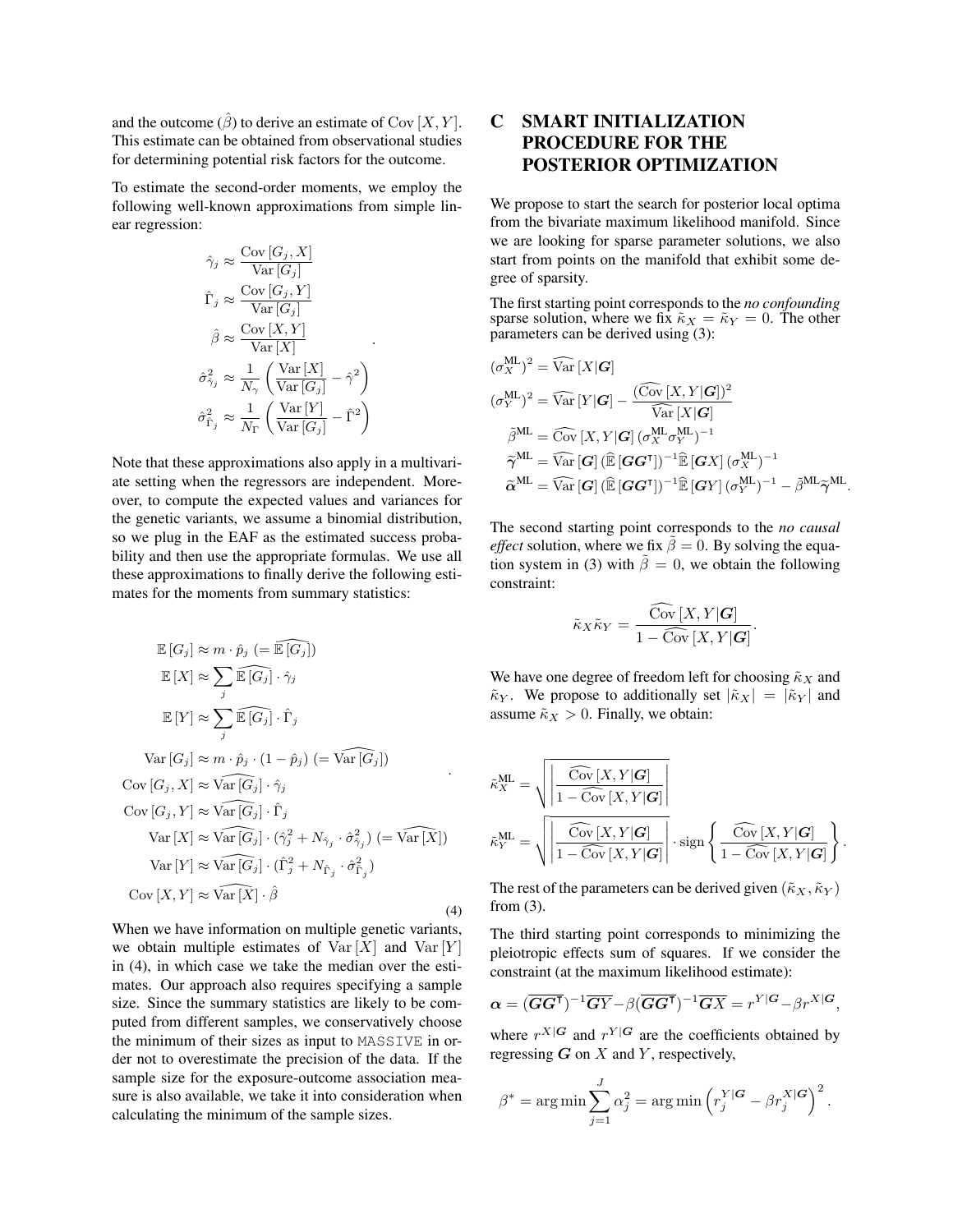The solution to this minimization problem is:

$$
\beta^* = \frac{1}{J}\frac{\sum_{j=1}^J r_j^{X|\mathbf{G}}r_j^{Y|\mathbf{G}}}{\sum_{j=1}^J r_j^{X|\mathbf{G}}r_j^{X|\mathbf{G}}}.
$$

For independent instruments, the right-hand side ratios above corresponds to the instrumental variable estimates. By solving the equation system in (3) with  $\beta = \beta^*$ , we obtain the following constraint:

$$
\tilde{\kappa}_X \tilde{\kappa}_Y = \frac{C}{1 - C},
$$

where

$$
C = \widehat{\mathrm{Cov}} \left[ X, Y | \mathbf{G} \right] -
$$

$$
- \frac{\beta^* \widehat{\mathrm{Var}} \left[ X | \mathbf{G} \right]}{\sqrt{\widehat{\mathrm{Var}} \left[ X | \mathbf{G} \right] \left( \widehat{\mathrm{Var}} \left[ Y | \mathbf{G} \right] + (\beta^*)^2 \widehat{\mathrm{Var}} \left[ X | \mathbf{G} \right] - 2\beta^* \widehat{\mathrm{Cov}} \left[ X, Y | \mathbf{G} \right] \right)}}
$$

We have one degree of freedom left for choosing  $\tilde{\kappa}_X$  and  $\tilde{\kappa}_Y$ . We propose to additionally set  $|\tilde{\kappa}_X| = |\tilde{\kappa}_Y|$  and assume  $\tilde{\kappa}_X > 0$ . Finally, we obtain:

$$
\tilde{\kappa}_X^{\text{ML}} = \sqrt{\left| \frac{C}{1 - C} \right|}
$$

$$
\tilde{\kappa}_Y^{\text{ML}} = \sqrt{\left| \frac{C}{1 - C} \right|} \cdot \text{sign}\left\{ \frac{C}{1 - C} \right\}.
$$

# D DETERMINING THE PRIOR HYPERPARAMETERS EMPIRICALLY

We base our choice of prior hyperparameters on how likely it is for the observed genetic associations to have come from the prior. We start by choosing a reasonable hyperparameter for the 'slab' component ( $\sigma_{slab}$ ). Since instrument candidates are chosen based on the robustness of their association with the exposure  $X$ , we can use the size of these associations as a measure of the effect size of relevant effects, i.e., those corresponding to the 'slab' component. In our framework, this translates to the assumption that all the instrument strengths  $\tilde{\gamma}_i$  arise from the 'slab' distribution, and will therefore give a good indication of the expected effect size for relevant parameters. Consequently, we want to find the hyperparameter value that maximizes the (log-)likelihood of the genetic associations coming from  $\mathcal{N}(0, \sigma_{\text{slab}}^2)$ :

$$
\sigma_{\text{slab}}^* = \underset{\sigma_{\text{slab}}}{\arg\max} \sum_{j=1}^J \left[ -\frac{1}{2} \log(2\pi \sigma_{\text{slab}}^2) - \frac{\tilde{\gamma}_j^2}{2\sigma_{\text{slab}}^2} \right].
$$
 (5)

Maximizing the above log-likelihood is straightforward if we know the instrument strengths  $\tilde{\gamma}_j$  on the right-hand side from data. Instead, we will plug in an empirical estimate of the scaled instrument strengths. We use the fact that the unscaled maximum likelihood estimate for the instrument strengths  $\gamma_i$  is identifiable as

$$
\boldsymbol{\gamma}^{\mathrm{ML}} = (\overline{\mathbf{G}\mathbf{G}^{\mathsf{T}}})^{-1}\overline{\mathbf{G}X}.
$$

For the scaled parameters we then have:

.

$$
(\tilde{\gamma}_j^{\text{ML}})^2 = \sigma_{G_j}^2 (\gamma_j^{\text{ML}})^2 (\sigma_X^{\text{ML}})^{-2} = \frac{\sigma_{G_j}^2 (\gamma_j^{\text{ML}})^2 (1 + \tilde{\kappa}_X^2)}{\text{Var}[X|G]}.
$$

These values are undetermined because we de not know the confounding coefficient  $\tilde{\kappa}_X$ . We propose to compute an average estimate by integrating out  $\tilde{\kappa}_X$ , which we have assumed follows a  $\mathcal{N}(0, 10)$  distribution a-priori. We average over all possible values of  $\tilde{\kappa}_X$  to get

$$
\mathbb{E}\left[(\tilde{\gamma}_j^{\text{ML}})^2\right] = \frac{\sigma_{G_j}^2 (\gamma_j^{\text{ML}})^2}{\text{Var}\left[X|\mathbf{G}\right]} \int_{-\infty}^{\infty} (1 + \tilde{\kappa}_X^2) \, \mathcal{N}(\tilde{\kappa}_X; 0, 10) \, d\tilde{\kappa}_X
$$
\n
$$
= \frac{\sigma_{G_j}^2 (\gamma_j^{\text{ML}})^2}{\text{Var}\left[X|\mathbf{G}\right]} \cdot 101
$$
\n
$$
\stackrel{\text{d}}{=} 101 D_j^2. \tag{6}
$$

We plug in the derived estimate into (5) to get

$$
\sigma_{\text{slab}}^* = \arg \max_{\sigma_{\text{slab}}} \sum_{j=1}^J \left[ -\log \sigma_{\text{slab}} - \frac{101 D_j^2}{2 \sigma_{\text{slab}}^2} \right]
$$

.

From this we finally obtain our first empirically determined hyperparameter

$$
(\sigma_{\text{slab}}^*)^2 = \frac{101}{J} \sum_{j=1}^J D_j^2 = \frac{101}{J} \sum_{j=1}^J \frac{\sigma_{G_j}^2 (\gamma_j^{\text{ML}})^2}{\text{Var}[X|G]}.
$$
 (7)

We now derive a reasonable hyperparameter for the 'spike' component ( $\sigma_{\text{spike}}$ ), relative to the previously determined  $\sigma_{\text{slab}}^*$ . The potential gain (or penalty) in moving  $\tilde{\gamma}_{\text{min}}$  from the slab to the spike component in the prior is

$$
G(\sigma_{\text{spike}}, \sigma_{\text{slab}}) = \log \mathcal{N}(\tilde{\gamma}_{\text{min}}; 0, \sigma_{\text{spike}}) - \log \mathcal{N}(\tilde{\gamma}_{\text{min}}; 0, \sigma_{\text{slab}}).
$$

The penalty in the likelihood (approximated by a normal distribution) due to the parameter shrinkage from its current value to zero is

$$
P(\sigma_{\text{slab}}) = N \cdot [\log \mathcal{N}(0; \tilde{\gamma}_{\text{min}}, \sigma_{\text{slab}}) - \log \mathcal{N}(\tilde{\gamma}_{\text{min}}; \tilde{\gamma}_{\text{min}}, \sigma_{\text{slab}})].
$$

The empirical argument we employ is to choose  $\sigma_{\text{spike}}$  so small such that changing the component of the minimal